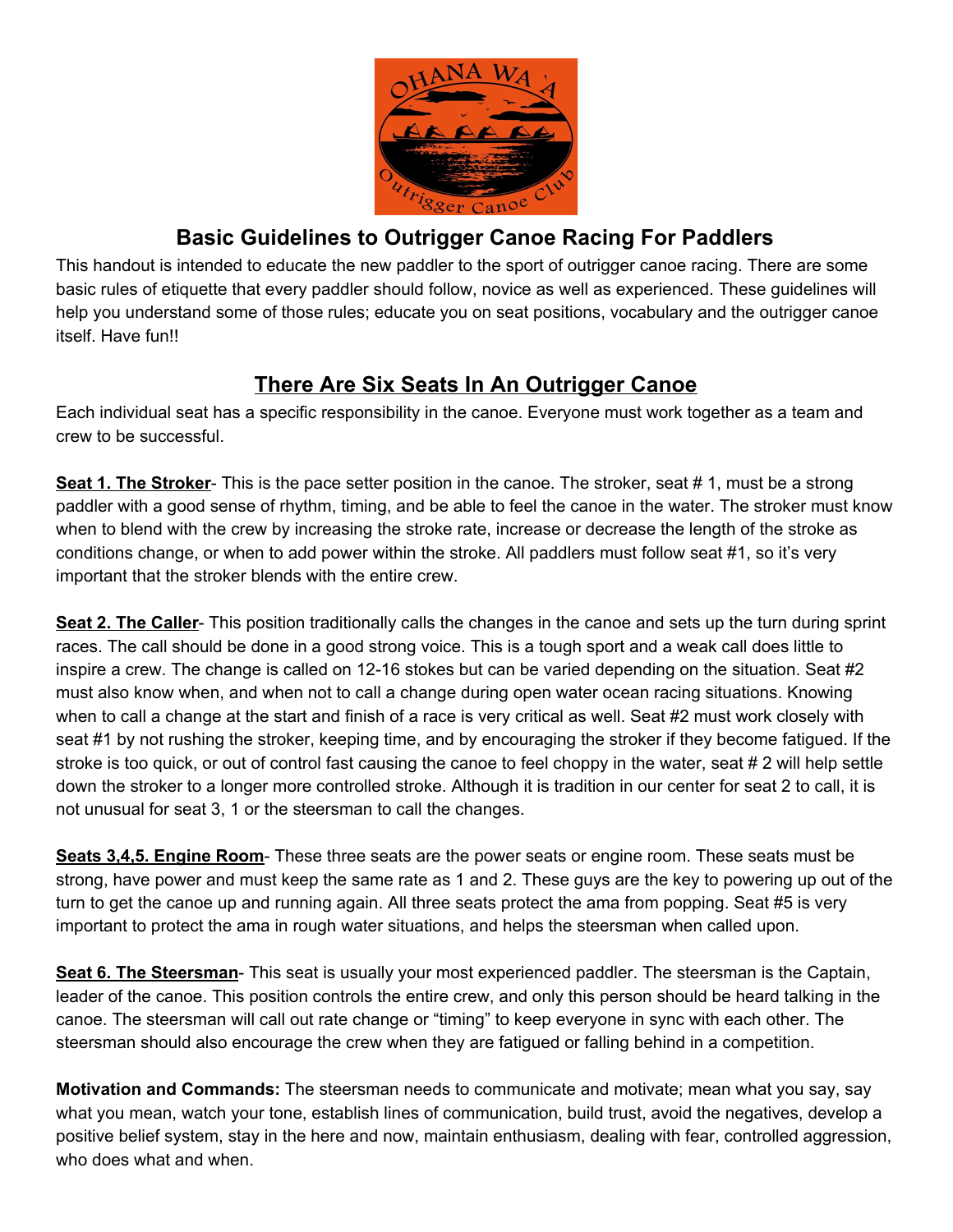**TOGETHER UNITY!!!** These six seats must work together in harmony on timing, changes, and power to achieve the ultimate goal, "the glide or sweet spot". This makes the canoe easy to paddle in all water conditions. **When we are in the canoe, we are one paddler, one heart and one spirit. It is rare to achieve this, but when it occurs, effort becomes effortless and one transcends the limitations of this ego. All becomes one and the true essence of paddling is experienced.**

# **Anatomy Of The Outrigger Canoe**

**The Hull**- This is the main body of the canoe. It contains six seats. The canoe itself weighs about 400 lbs and is up to 45 ft in length.

**The Ama**- This is the floating outrigger on the left side of the canoe. This helps the canoe stay balanced in the open water.

**The Iakos**- (Pronounced ya-koos) these are the two wood pieces that connect the Ama to the hull of the canoe. Seats 2 & 4 ALWAYS LEAN ON THE IAKOS when the crew is not paddling or when the steersman is trying to line-up for a race or docking. These two positions should **never** lean to the right of the canoe. This will cause the canoe to "huli" or flip over.

**Rigging**- It takes teamwork to tie or "rig" the canoe. This is when we tie the Ama & Iakos to each other using ropes, and the Iakos to the hull of the canoe. All paddlers are expected to learn how to do this.

# **Some Basic Rules and Etiquette in Paddling**

- ❖ Be on time for practice and races. Let your coach know if you will be late or absent. Coach's phone numbers are listed on the door of the shed.
- ❖ Never talk in the canoe while training. Everyone needs to be listening to the coach, listening for the change, or instructions from the steers.
- ❖ No coaching in the canoe. Everyone gets excited during a race or practice, but it's very important all encouragement comes from the steers only.
- ❖ Eyes always forward. You should be watching the paddle in front of you, not looking around or checking out the passing canoe. STAY FOCUSED - CONCENTRATE
- ❖ Never swear in the canoe.
- ❖ Never argue with another in the canoe. If you have a disagreement, take it up once you're out of the canoe. It is crucial that interpersonal conflicts are resolved, as this is a major obstacle to achieving harmony both in the canoe and in the club as a whole.
- ❖ NEVER STEP OVER THE HULL OF THE CANOE!! This is considered very bad luck as well as disrespectful to the canoe. The Hawaiians are very respectful of the outrigger canoe. Every paddler is expected to treat it with respect as well.
- ❖ Don't leave water bottles or towels inside the canoe when practice is finished.
- ❖ Never hit the sides of the canoe while paddling.
- ❖ Always cheer the canoe when finished paddling or racing.
- ❖ Always maintain good sportsmanship with your crew by shaking hands and congratulating each other after practice or a race. Never just walk away from each other.
- ❖ Always shake the opponents hand if in a close race to the finish line.

# **Helping with the Launching of the Outrigger Canoe**

Everyone needs to help launch the canoe. The canoe weighs approx. 400lbs+. It takes strength and teamwork to put the canoe into and out of the water using the dolly with tires. Always rinse the canoe with water and bail the remaining water out of the hull before putting away.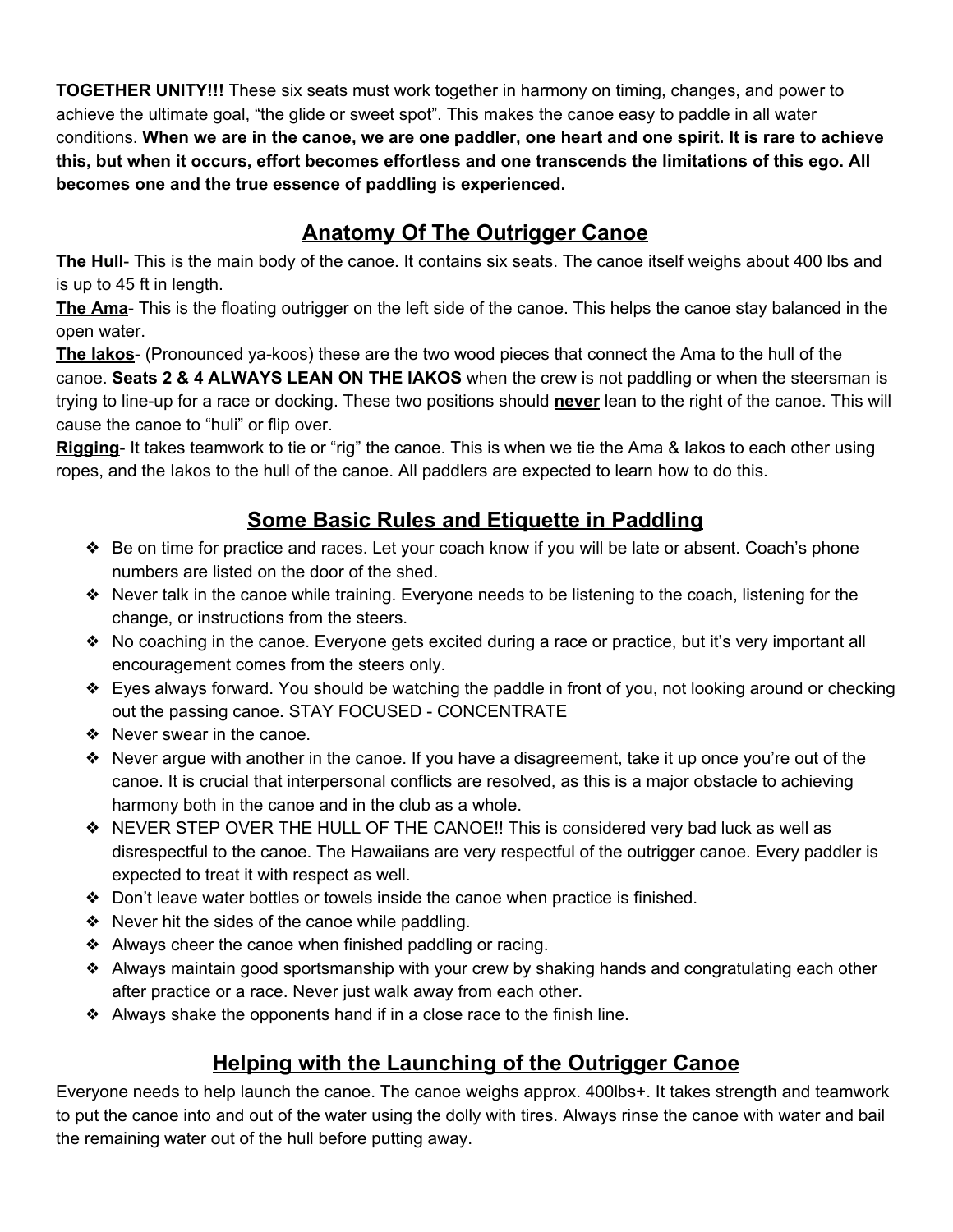#### **Some More Vocabulary**

**The Call**- After 12-14 strokes for women, or 15-20 strokes for men, seat #2 will call out loud and strong, HUT, HOE, at the top of the stroke, and everyone will make a change (switch sides of paddling) together at the exact same time.

**The Change**- The change is called after 12-14 strokes on one side for women or 15-20 strokes on one side for men. The crew will change sides of paddling and enter the water at the exact same time. The change will either win a race for you or lose one for you. Timing during the change is crucial. DO NOT CUT YOUR STROKE SHORT. Be sure the first three strokes are hard power strokes after each and every change.

**Timing**- Timing is the most important component to the sport of outrigger canoe racing. Timing means to enter and exit the water at the exact same time as the paddler in front of you. You will always hear the steersman yell out "timing" if the canoe is not gliding, or the crew is out of sync. Think of it as dancing with five partners in rhythm.

 **"Ma Kau Kau"** -The steersman will call out Ma Kau Kau" meaning "are you ready"? All the crew will answer "Ai" yes.

**"Huki"**- The steersman will call out "Huki". (Huki means to pull). After " huki" is called out, everyone starts to paddle.

**Huli**- This is when the canoe flips up side down and over. Every seat has a responsibility to get the canoe right side up. The lightest person will get in the canoe first and start to bail water out with the bucket. Seats #2 and #4 are responsible for righting the canoe by grabbing the hull and flipping it over. Seats # 3, #5 pushes the ama over at the exact same time. Seat #1 collects paddles, Seat # 6 counts heads and assists where needed.

**Power Tens**- Power tens are power strokes, ten on a side, then a change to another set of power tens. This stroke is a bit shorter than the regular stroke because it's faster and more power is added to the stroke. This gets the canoe up and running in the water. This stroke is used at race starts, coming out of a race turn, and during long distance racing to pass. In long distance, 5-42 miles races, the power ten set will help lift the canoe up out of dead water to pick up speed and glide.

**"Hit It" / The Uni**- During the approach into a turn, the steersman will call out "hit it". Seat # 1 will then poke the paddle on the right of the canoe, and hold it at a 45-degree angle for a count of two seconds. The canoe will start to turn left. Seat # 1 will then come over to the left side and help seat #2 until the steersman calls out "straight". Seat # 1 and seat # 2 will paddle straight and rest of crew will dig into Power Tens out of the turn.

**"Hit It" / The Kahi** - Means "cut" in Hawaiian. A bow post stroke, or Kahi, is a stroke technique that is executed by seat # 2 on the ama side during sprint racing when turning around the flag. This stroke helps to turn the bow / nose of the canoe quickly around in a sprint. The Kahi is done at the exact same time as the Uni by seat  $# 1$ .

**REMEMBER**- We are all here to have fun!!! Train hard, but have fun!! Outrigger Canoe Paddling is a wonderful experience when you finally get your stroke technique down, and understand what is expected out of you in a crew. When you get the canoe to glide effortlessly, and you win a few gold medals with your crew, you will be hooked on this sport.